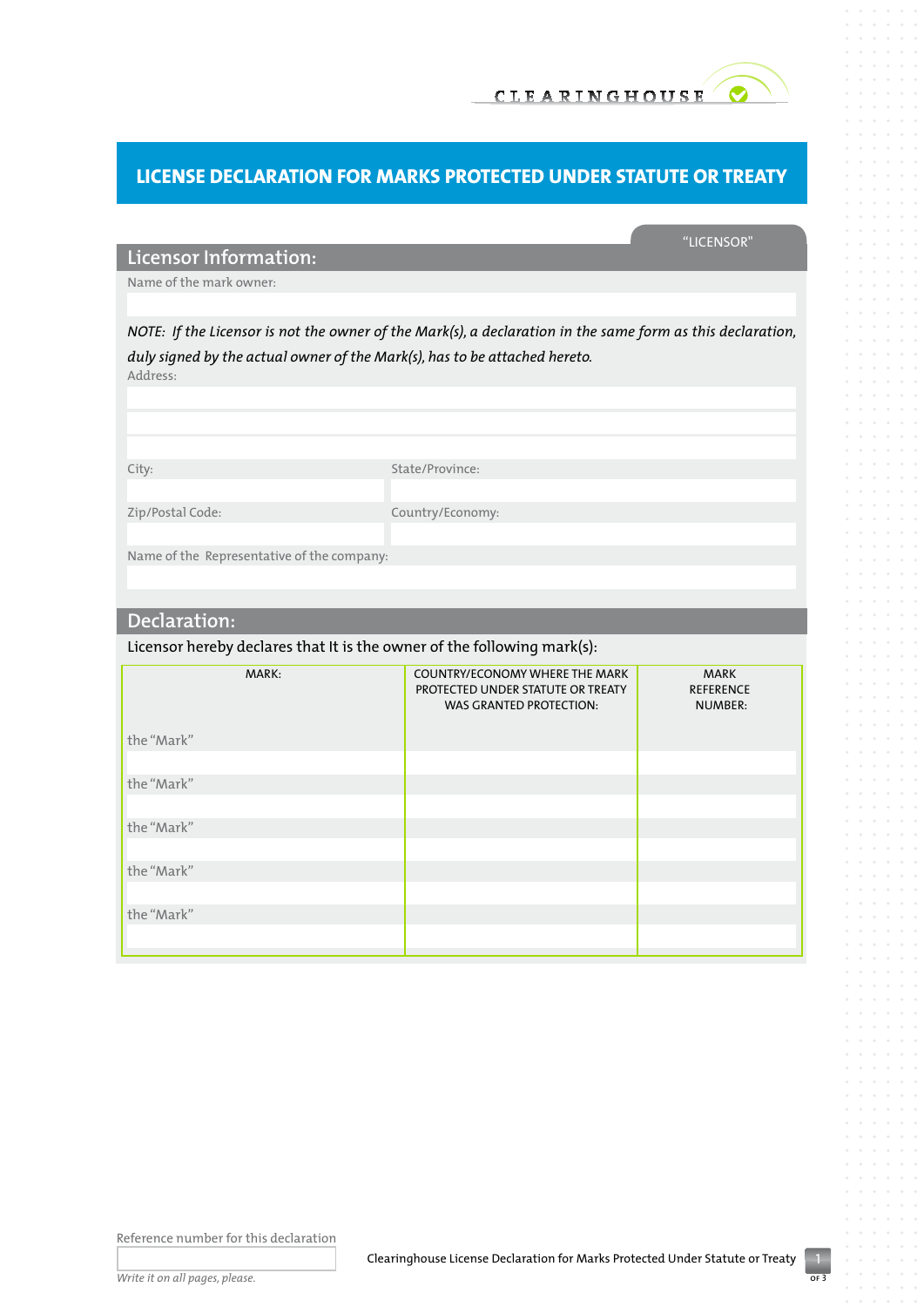

and the control of the control of

|                             |                  | "LICENSEE" |
|-----------------------------|------------------|------------|
| Licensee Information:       |                  |            |
| Name:                       |                  |            |
|                             |                  |            |
| Address:                    |                  |            |
|                             |                  |            |
|                             |                  |            |
|                             |                  |            |
| City:                       | State/Province:  |            |
|                             |                  |            |
| Zip/Postal Code:            | Country/Economy: |            |
|                             |                  |            |
| Name of the Representative: |                  |            |
|                             |                  |            |

## To apply for the registration of the Mark Record in the Clearinghouse:

| MARK:      | <b>COUNTRY/ECONOMY WHERE THE MARK</b><br>PROTECTED UNDER STATUTE OR TREATY<br><b>WAS GRANTED PROTECTION:</b> | <b>MARK</b><br><b>REFERENCE</b><br><b>NUMBER:</b> |
|------------|--------------------------------------------------------------------------------------------------------------|---------------------------------------------------|
| the "Mark" |                                                                                                              |                                                   |
| the "Mark" |                                                                                                              |                                                   |
|            |                                                                                                              |                                                   |
| the "Mark" |                                                                                                              |                                                   |
| the "Mark" |                                                                                                              |                                                   |
|            |                                                                                                              |                                                   |
| the "Mark" |                                                                                                              |                                                   |

Reference number for this declaration

I